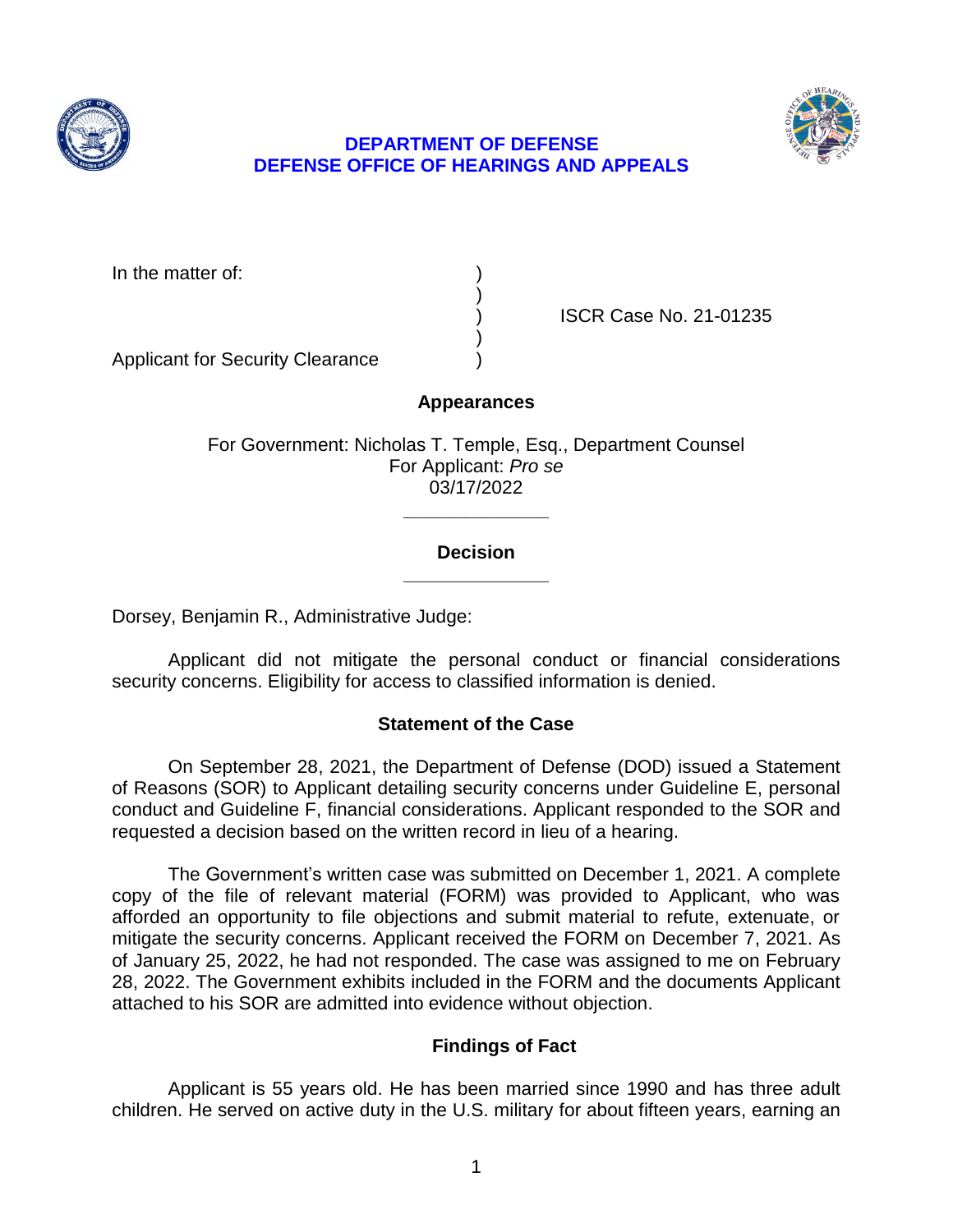honorable discharge. He earned a bachelor's degree in 2008. Applicant applied for and successfully obtained security clearances during his time in the military. (Item 3)

 Applicant is an employee of defense contractor X for whom he has worked since March 2017. Applicant worked for defense contractor Y from January 2010 until November 2016. From January 2016 until March 2017, Applicant owned and operated a restaurant. His ownership and work at his restaurant overlapped with his work at defense contractor Y from January 2016 until November 2016. In February 2016, defense contractor Y issued a written reprimand to Applicant for violating its timekeeping policy by failing to report for work as required from January 5, 2016 until February 2, 2016. In March 2016, as Applicant continued to violate its timekeeping policy, defense contractor Y issued a final written reprimand to Applicant. (Items 3, 6-9)

 In October 2016, defense contractor Y undertook an investigation into Applicant's that Applicant had overcharged 500.5 hours, costing it \$88,673. Applicant admitted to overcharging his time. He stated that he had "lost focus" on his work with defense contractor Y because of an outside business activity. On at least one occasion, Applicant's manager at defense contractor Y found Applicant at his restaurant when he was supposed to be working for defense contractor Y. As a result of these findings, timekeeping. After comparing Applicant's badge readings with his timecards, it found defense contractor Y terminated Applicant's employment. (Items 3, 6-9)

 The SOR alleges this termination and Applicant's overcharging of his hours worked. In his response to the SOR, Applicant admitted that he was terminated from his employment, but denied that he had overcharged his time. Despite admitting to his employer that he overcharged it, he averred in his response to the SOR that it was "his understanding" that he complied with all of his employer's timekeeping requirements because he was on a flex work schedule. (Items 1, 2)

 The SOR also alleges Applicant's 2017 Chapter 13 bankruptcy filing and 2018 dismissal, and his six delinquent debts totaling about \$380,000 (SOR ¶¶ 2.a-2.g). The business loan, unpaid credit cards, and an unpaid state tax lien. In his response to the SOR, Applicant admitted the SOR debts with the exception of SOR ¶¶ 2.d and 2.g, debts include, among other things, an unpaid commercial lease, an unpaid small which he denied. Each of the SOR allegations in SOR ¶ 2 are established through a credit report, the Government's exhibits, and Applicant's admissions. (Items 1-5)

 Applicant attributed his financial problems to a failed business venture, whose debts he personally guaranteed, and his unsuccessful attempts to salvage the business by incurring additional individual debt. In 2017, Applicant filed a Chapter 13 bankruptcy to resolve his indebtedness by negotiating lower payments. He then attempted to discharge his debts without payments by converting his bankruptcy to a Chapter 7. However, facing his trustee's claim of abuse, he converted the bankruptcy back to a a Chapter 13 plan. After his bankruptcy was dismissed, Applicant claimed to have enlisted the assistance of his former bankruptcy attorney to help him resolve his Chapter 13. In 2018, the court dismissed Applicant's bankruptcy for his failure to confirm delinquent debts. (Items 1-6)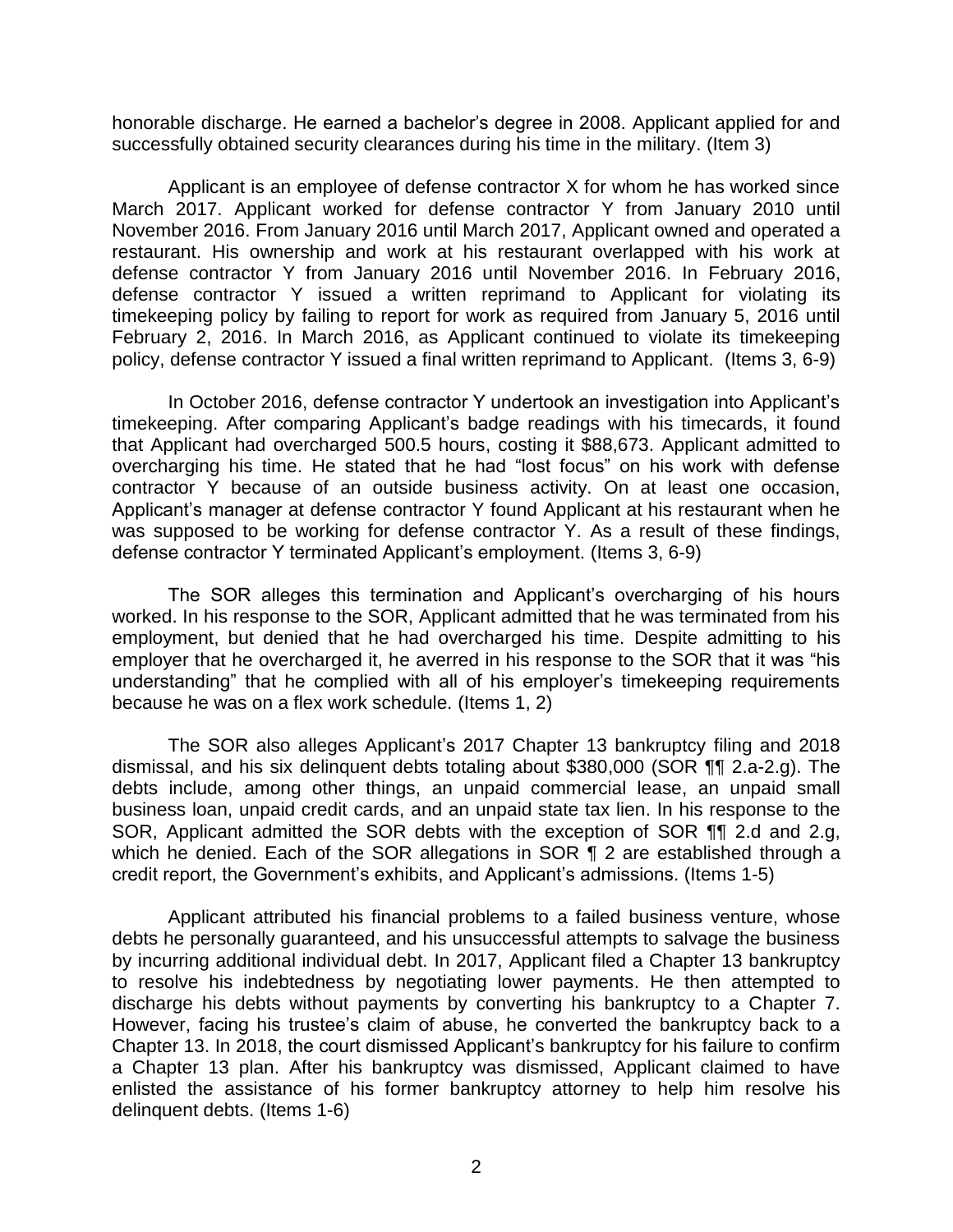The \$113,846 small business loan debt alleged in SOR ¶ 2.b has not been resolved. In his response to the SOR, Applicant admitted this debt and claimed that his attorney advised him to give this debt a lower priority than some of his other debts because it was charged off. Applicant provided no documentation showing his efforts to resolve this debt. (Items 1, 2, 4, 5)

 the SOR, Applicant admitted this debt and claimed that his attorney advised him to give this debt a lower priority than some of his other debts because it was charged off. Applicant provided no documentation showing his efforts to resolve this debt. (Items 1, The \$18,351 debt alleged in SOR ¶ 2.c has not been resolved. In his response to 2, 4, 5)

 The \$12,787 credit card debt alleged in SOR ¶ 2.d has been resolved. In his response to the SOR, Applicant denied that the debt is owed because in August 2020, he received an IRS Form 1099-C. He did not provide evidence of why it was cancelled. He did not address the tax consequences, if any, of this cancellation. (Items 1, 2, 4, 5)

 The \$4,894 credit card debt alleged in SOR ¶ 2.e has not been resolved. In his him to give this debt a lower priority than some of his other debts because it was charged off. Applicant provided no documentation showing his efforts to resolve this response to the SOR, Applicant admitted this debt and claimed that his attorney advised debt. (Items 1, 2, 4, 5)

 resolved. In his response to the SOR, Applicant admitted this debt and claimed that his attorney advised him to prioritize paying the state tax debt listed in SOR ¶ 2.g. over this debt. He claimed that he will discuss a plan to resolve the debt with this attorney. (Items The \$214,000 commercial lease debt alleged in SOR ¶ 2.f has not been 1, 2, 3, 4)

 The \$16,197 state tax lien alleged in SOR ¶ 2.g has been resolved. Applicant provided corroborating documentation to show this lien had been paid. (Items 1, 2, 3, 4)

 Applicant stated that he intends to pay some of the debts in the SOR. He did not respond to the FORM, so more recent information about his finances is not available.

#### **Policies**

 *Classified Information within Industry* (February 20, 1960), as amended; DOD Directive 5220.6, *Defense Industrial Personnel Security Clearance Review Program* (January 2, 1992), as amended (Directive); and the adjudicative guidelines (AG), which became This case is adjudicated under Executive Order (EO) 10865, *Safeguarding*  effective on June 8, 2017.

 When evaluating an applicant's suitability for a security clearance, the administrative judge must consider the adjudicative guidelines. In addition to brief introductory explanations for each guideline, the adjudicative guidelines list potentially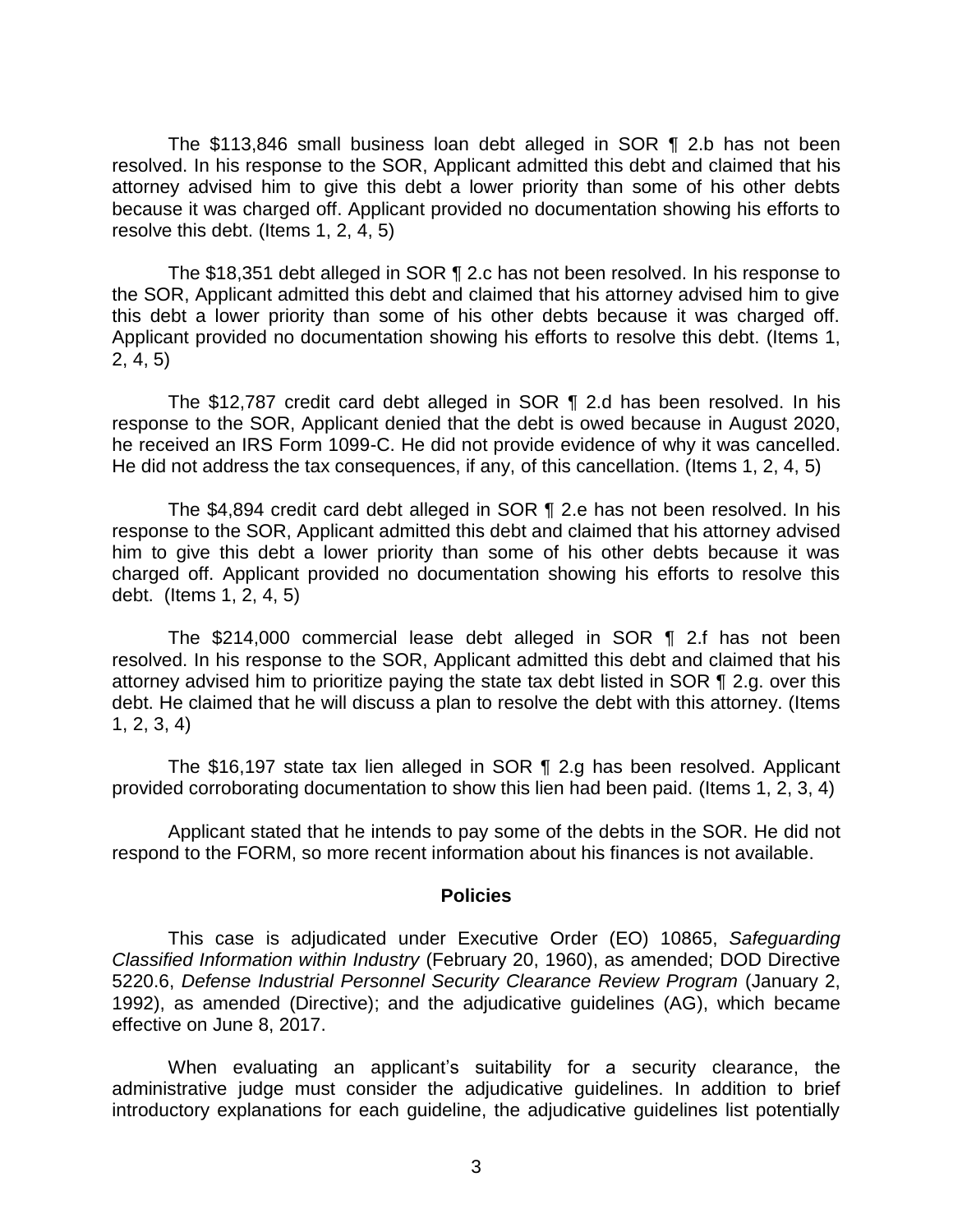disqualifying conditions and mitigating conditions, which are to be used in evaluating an applicant's eligibility for access to classified information.

 These guidelines are not inflexible rules of law. Instead, recognizing the complexities of human behavior, administrative judges apply the guidelines in conjunction with the factors listed in the adjudicative process. The administrative judge's overarching adjudicative goal is a fair, impartial, and commonsense decision. According to AG ¶ 2(c), the entire process is a conscientious scrutiny of a number of variables known as the "whole-person concept." The administrative judge must consider all available, reliable information about the person, past and present, favorable and unfavorable, in making a decision.

The protection of the national security is the paramount consideration. AG  $\P$  2(b) eligibility will be resolved in favor of the national security." requires that "[a]ny doubt concerning personnel being considered for national security

 Under Directive ¶ E3.1.14, the Government must present evidence to establish controverted facts alleged in the SOR. Under Directive ¶ E3.1.15, the applicant is responsible for presenting "witnesses and other evidence to rebut, explain, extenuate, or mitigate facts admitted by the applicant or proven by Department Counsel." The applicant has the ultimate burden of persuasion to obtain a favorable security decision.

 A person who seeks access to classified information enters into a fiduciary relationship with the Government predicated upon trust and confidence. This relationship transcends normal duty hours and endures throughout off-duty hours. The Government reposes a high degree of trust and confidence in individuals to whom it grants access to classified information. Decisions include, by necessity, consideration of the possible risk the applicant may deliberately or inadvertently fail to safeguard classified information. Such decisions entail a certain degree of legally permissible extrapolation of potential, rather than actual, risk of compromise of classified information.

 Section 7 of EO 10865 provides that adverse decisions shall be "in terms of the national interest and shall in no sense be a determination as to the loyalty of the applicant concerned." *See also* EO 12968, Section 3.1(b) (listing multiple prerequisites for access to classified or sensitive information).

#### **Analysis**

### **Guideline E (Personal Conduct)**

The security concern for personal conduct is set out in AG ¶ 15:

 Conduct involving questionable judgment, lack of candor, dishonesty, or unwillingness to comply with rules and regulations can raise questions about an individual's reliability, trustworthiness, and ability to protect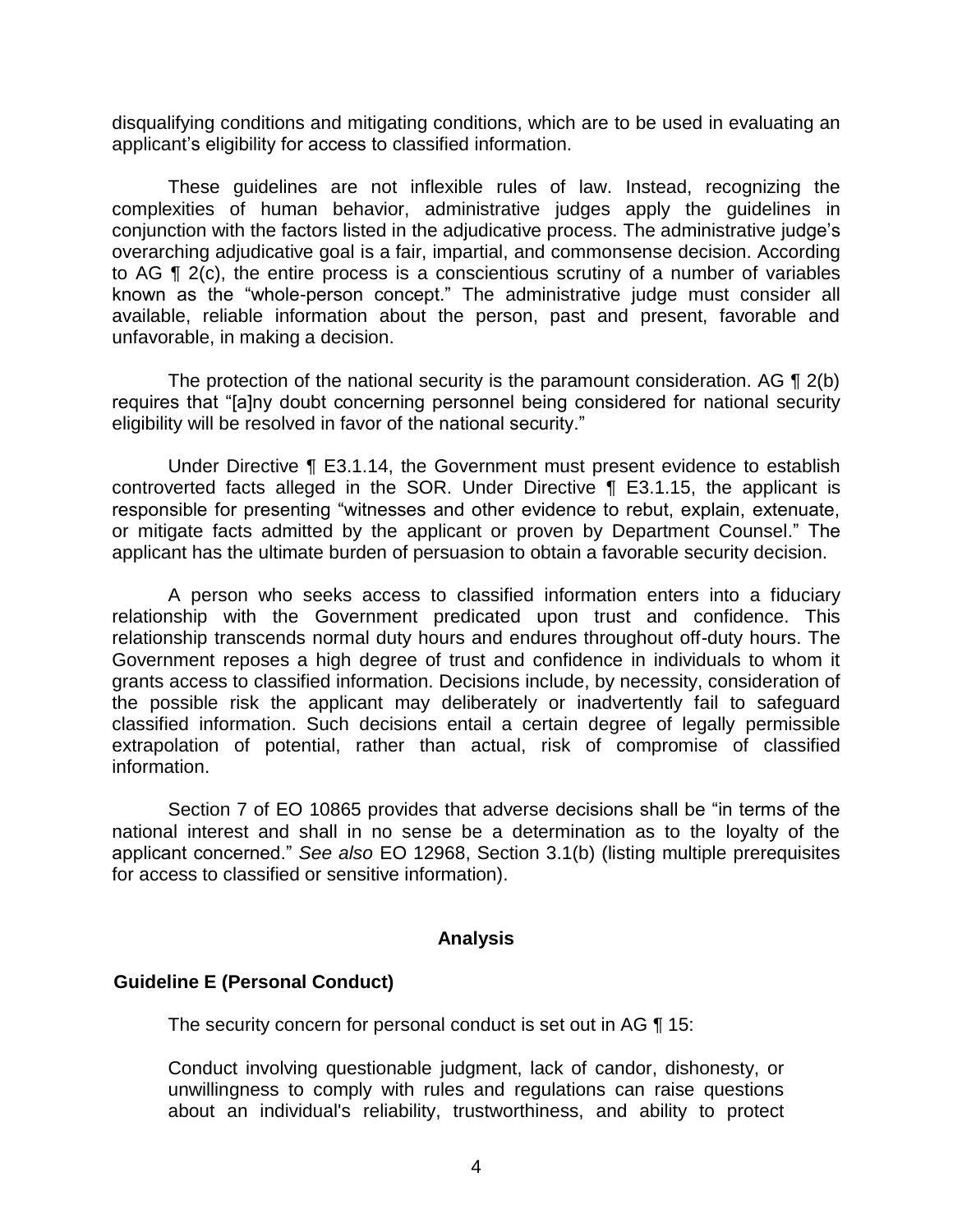cooperate or provide truthful and candid answers during national security classified or sensitive information. Of special interest is any failure to investigative or adjudicative processes.

 The guideline notes several conditions that could raise security concerns under AG ¶ 16. The following are potentially applicable in this case:

(c) credible adverse information in several adjudicative issue areas that is not sufficient for an adverse determination under any other single guideline, but which, when considered as a whole, supports a whole-person assessment of questionable judgment, untrustworthiness, unreliability, lack of candor, unwillingness to comply with rules and regulations, or other characteristics indicating that the individual may not properly safeguard classified or sensitive information; and

(d) credible adverse information that is not explicitly covered under any other guideline and may not be sufficient by itself for an adverse determination, but which, when combined with all available information, supports a whole-person assessment of questionable judgment, untrustworthiness, unreliability, lack of candor, unwillingness to comply with rules and regulations, or other characteristics indicating that the individual may not properly safeguard classified or sensitive information. This includes, but is not limited to, consideration of:

(3) a pattern of dishonesty or rule violations; and

(4) evidence of significant misuse of Government or other employer's time or resources.

 Applicant consistently and repeatedly committed time-card fraud with his former employer. He charged approximately 500 hours to his former employer for time he spent working at his own restaurant. He continued engaging in this egregious breach of trust despite being warned to stop. The above disqualifying conditions are applicable.

AG **[1** 17 provides conditions that could mitigate personal conduct security concerns. The following mitigating conditions potentially apply in Applicant's case:

(c) the offense is so minor, or so much time has passed, or the behavior is so infrequent, or it happened under such unique circumstances that is unlikely to recur and does not cast doubt on the individual's reliability, trustworthiness, or good judgment; and

(d) the individual has acknowledged the behavior and obtained counseling to hange the behavior or taken other positive steps to alleviate the stressors, c circumstances or factors that contributed to untrustworthy, unreliable, or other nappropriate behavior, and such behavior is unlikely to recur. i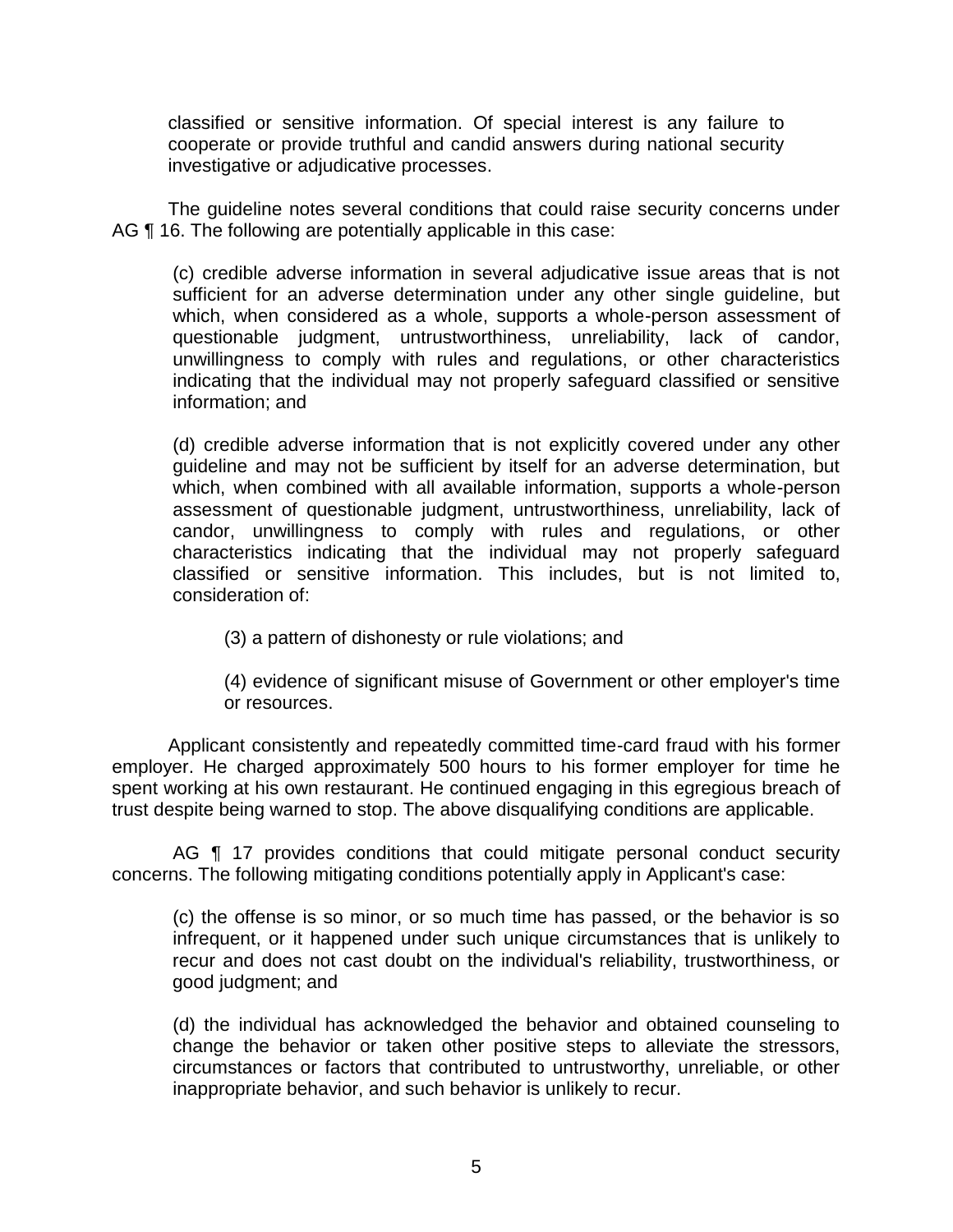(e) the individual has taken positive steps to reduce or eliminate vulnerability to exploitation, manipulation, or duress.

 Despite the significant evidence of Applicant's time-card fraud and his admission of it to his employer, Applicant takes the position that he did nothing wrong. There is infrequent or an outlier. His consistent and repeated fraudulent behavior with no admission of culpability leaves me with questions about his reliability and good insufficient evidence that Applicant's misleading and untrustworthy behavior is judgment. Personal conduct security concerns are not mitigated.

### **Guideline F (Financial Considerations)**

The security concern for financial considerations is set out in AG ¶ 18:

Failure to live within one's means, satisfy debts, and meet financial obligations may indicate poor self-control, lack of judgment, or unwillingness to abide by rules and regulations, all of which can raise questions about an individual's reliability, trustworthiness, and ability to protect classified or sensitive information. Financial distress can also be caused or exacerbated by, and thus can be a possible indicator of, other issues of personnel security concern such as excessive gambling, mental health conditions, substance misuse, or alcohol abuse or dependence. An individual who is financially overextended is at greater risk of having to engage in illegal or otherwise questionable acts to generate funds.

 The guideline notes several conditions that could raise security concerns under AG ¶ 19. The following are potentially applicable in this case:

(a) inability to satisfy debts;

(c) a history of not meeting financial obligations; and

(f) failure to file or fraudulently filing annual Federal, state, or local income tax returns or failure to pay annual Federal, state, or local income tax as required.

 Applicant has a history of financial problems, including an unpaid commercial lease, unpaid credit card debts, an unpaid small business loan, and delinquent state taxes. He also filed a Chapter 13 bankruptcy that was dismissed for failure to comply with the rules of the bankruptcy court. The evidence is sufficient to raise the above disqualifying conditions.

 provided under AG ¶ 20. The following are potentially applicable in this case: Conditions that could mitigate the financial considerations security concerns are

 (a) the behavior happened so long ago, was so infrequent, or occurred under such circumstances that it is unlikely to recur and does not cast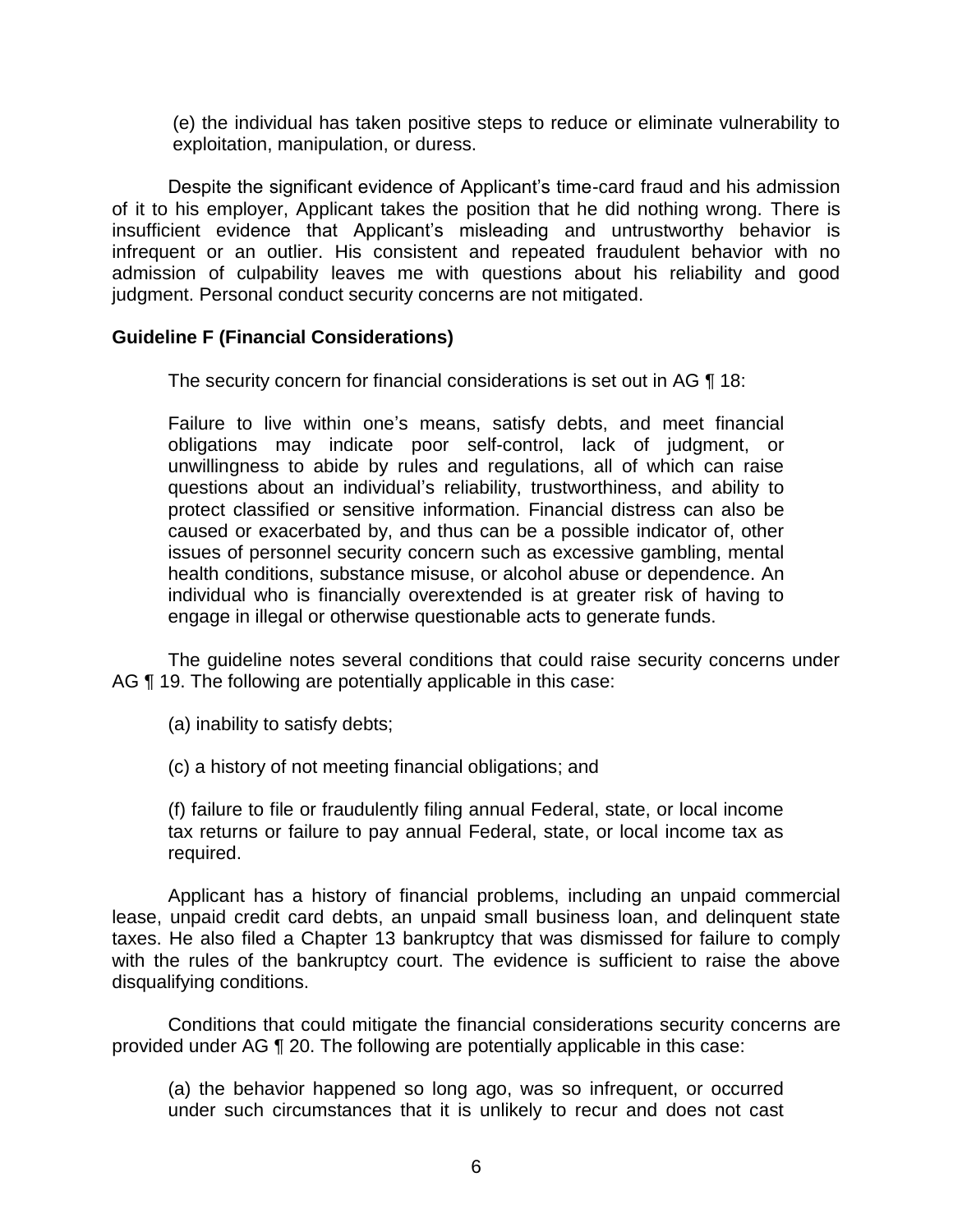doubt on the individual's current reliability, trustworthiness, or good judgment;

(b) the conditions that resulted in the financial problem were largely beyond the person's control (e.g., loss of employment, a business downturn, unexpected medical emergency, a death, divorce or separation, clear victimization by predatory lending practices, or identity theft), and the individual acted responsibly under the circumstances;

(c) the individual has received or is receiving financial counseling for the problem from a legitimate and credible source, such as a non-profit credit counseling service, and there are clear indications that the problem is being resolved or is under control;

(d) the individual initiated and is adhering to a good-faith effort to repay overdue creditors or otherwise resolve debts; and

(g) the individual has made arrangements with the appropriate tax authority to file or pay the amount owed and is in compliance with those arrangements.

 Applicant attributed his financial problems to his failed restaurant business that he opened in January 2016 and closed in March 2017.

 While there is insufficient evidence to determine the cause of the failure of Applicant's restaurant business, I will give him the benefit of the doubt and consider it a business downturn. Therefore, for purposes of mitigation, I find that the conditions that resulted in the financial problem were largely beyond Applicant's control.

 Applicant provided documentary corroboration that the \$16,196 state tax lien alleged in SOR  $\P$  2.g was paid prior to the issuance of the SOR. SOR  $\P$  2.g is concluded for Applicant.

Applicant has received an IRS Form 1099-C for the debt listed in SOR ¶ 2.d. However, he did not provide evidence of why the debt was cancelled. He also did not address the tax consequences, if any, of this cancellation. Therefore, Applicant has failed to show that he acted responsibly under the circumstances with respect to this debt.

 While Applicant claimed to have hired an attorney to help him resolve his financial issues, he has not provided evidence of what the attorney has done to help. Therefore, I cannot determine that the financial issues are being resolved.

 Applicant reasonably attempted to resolve his debts by filing a Chapter 13 bankruptcy in 2017. However, he then attempted to inappropriately have those debts discharged without payments under a Chapter 7. Ultimately, when he was forced to revert his bankruptcy back to a Chapter 13, he was unable to meet the bankruptcy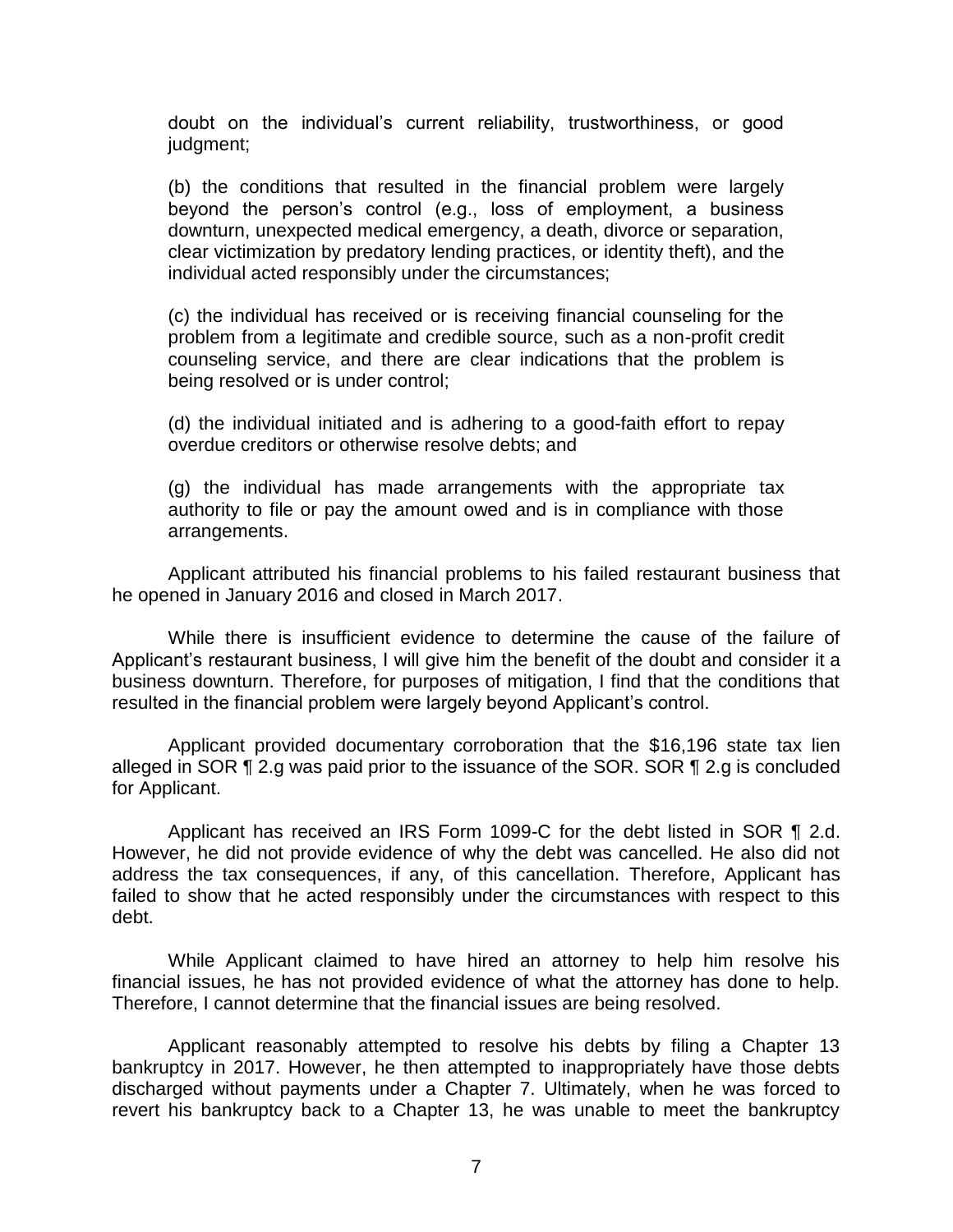court's requirements to continue his case and it was dismissed. Thus, I find Applicant's bankruptcy efforts to be of little mitigating value and emblematic of his inability to meet his financial obligations.

 There is no documentary evidence of payments or favorable resolution of the other SOR debts listed in paragraph 2. Applicant stated that he intends to pay the for a track record of debt repayment or other responsible approaches. *See* ISCR Case remaining SOR debts. However, intentions to pay debts in the future are not a substitute No. 11-14570 at 3 (App. Bd. Oct. 23, 2013).

 There is insufficient evidence for a determination that Applicant's financial problems will be resolved within a reasonable period. His delinquent debts are substantial and dated, and he has not provided evidence of his plan to resolve them. I am unable to conclude that he acted responsibly under the circumstances, that he made a good-faith effort to pay his debts, or that there are clear indications that the problem is being resolved or is under control. His financial issues are ongoing. They continue to cast doubt on his current reliability, trustworthiness, and good judgment. Financial considerations security concerns are not mitigated.

#### **Whole-Person Concept**

Under the whole-person concept, the administrative judge must evaluate an applicant's eligibility for a security clearance by considering the totality of the applicant's conduct and all relevant circumstances. The administrative judge should consider the nine adjudicative process factors listed at AG ¶ 2(d):

(1) the nature, extent, and seriousness of the conduct; (2) the circumstances surrounding the conduct, to include knowledgeable participation; (3) the frequency and recency of the conduct; (4) the individual's age and maturity at the time of the conduct; (5) the extent to which participation is voluntary; (6) the presence or absence of rehabilitation and other permanent behavioral changes; (7) the motivation for the conduct; (8) the potential for pressure, coercion, exploitation, or duress; and (9) the likelihood of continuation or recurrence.

Under AG  $\P$  2(c), the ultimate determination of whether to grant eligibility for a security clearance must be an overall commonsense judgment based upon careful consideration of the guidelines and the whole-person concept. I considered the potentially disqualifying and mitigating conditions in light of all the facts and circumstances surrounding this case. I have incorporated my comments under Guidelines E and F in my whole-person analysis. I also considered Applicant's honorable military service.

 Applicant's eligibility and suitability for a security clearance. I conclude Applicant did not Overall, the record evidence leaves me with questions and doubts about mitigate the personal conduct and financial considerations security concerns.